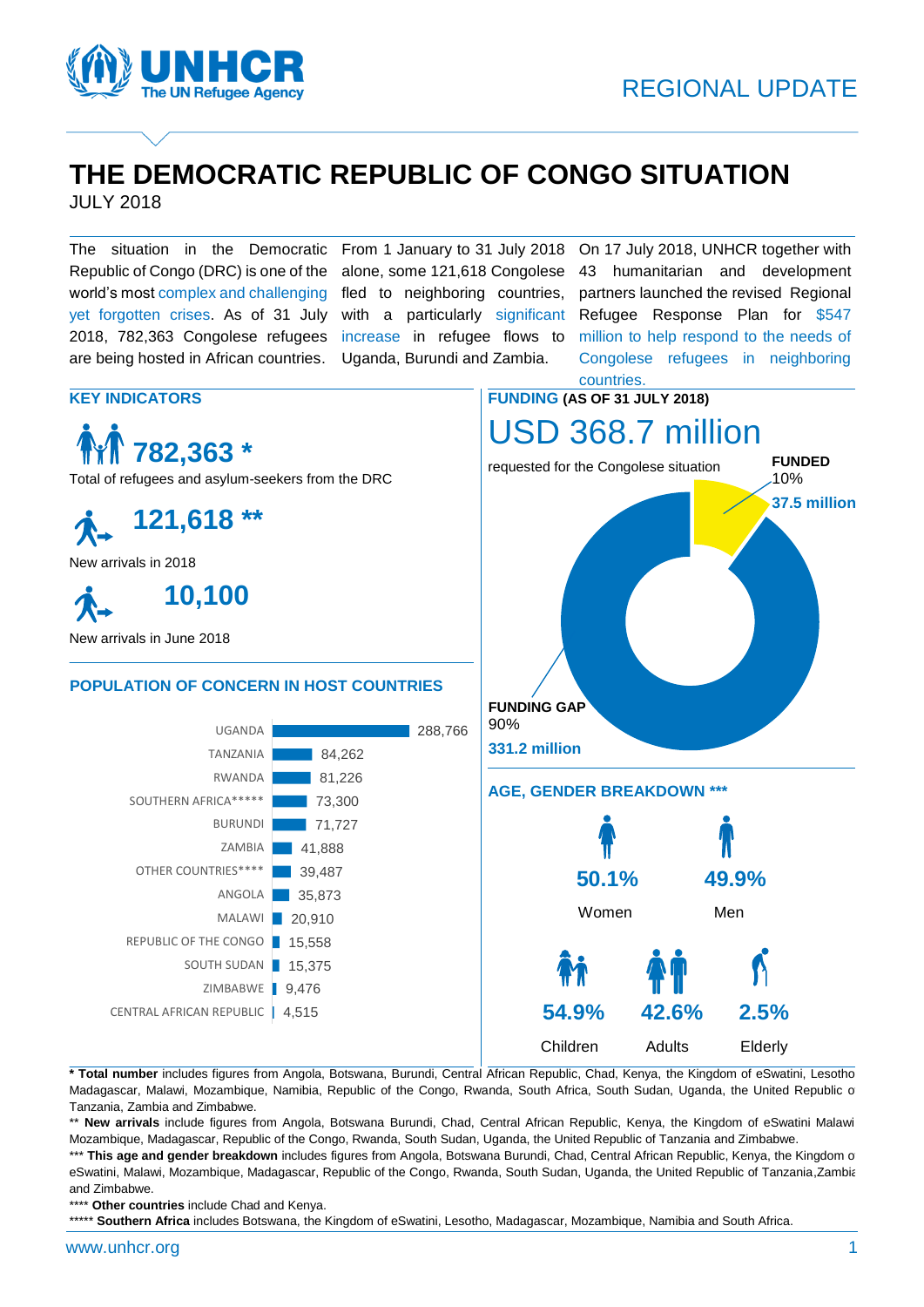



#### **NUMBER OF REFUGEES & ASYLUM-SEEKERS** in countries of asylum as of the end of July 2018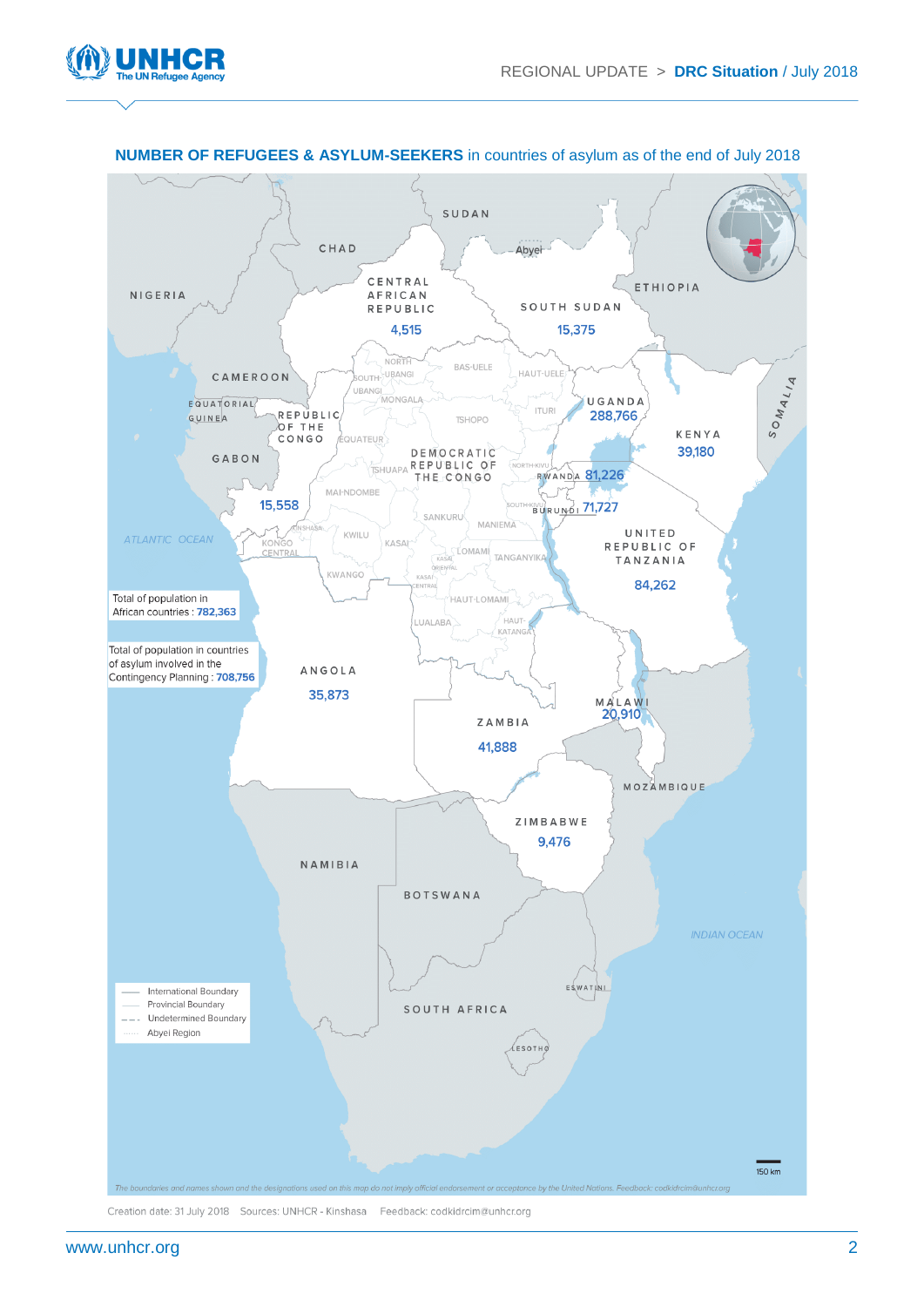

# Regional Highlights and Operational Context

- A total of **782,363 Congolese refugees and asylum-seekers** are being hosted in countries in Africa, that have generously maintained an open door policy in granting asylum to old and new population groups.
- The security conditions in the DRC, especially in the eastern and central provinces, remains volatile with sporadic outbreaks of violence leading to displacement of civilians within the country, and across borders to neighboring countries. This has placed the DRC refugee population **among the ten largest in the world**.
- As of the end of July 2018, UNHCR received \$37.5 million for the DRC situation, representing only 10 per cent of the total requirements for 2018.
- The interagency Regional Refugee Response Plan for the DRC situation has received \$59.6 million, as at 17 July 2018, representing only **11** per cent of the total requirements for 2018.
- The DRC Humanitarian Pledging Conference was held in Geneva on 13 April 2018. Donors pledged USD \$528.1 million. The total requirement is USD \$ 1.7 billion.
- The first UNHCR UNDP Joint-Programming Workshop on the RRRP for the DRC Situation, was held on 02-03 July, at the UN Office in Nairobi, Kenya, organized by the Regional Refugee Coordinator for the DRC Situation, Ann Encontre and the UNDP Sub-Regional Platform Coordinator, David Clapp. The joint workshop aimed to strengthen the coordination of humanitarian and development assistance in hosting and return areas of Congolese refugees, as well as other displaced populations of concern, and to start the process of identifying other potential partners, including national and bilateral actors, as well as international and multilateral humanitarian, development and peacebuilding organizations. This initiative encapsulates a new way of working and has brought a new dimension to the concept of interagency cooperation through a coordinated response, as a basis for working as One UN with development actors.



*The above map includes figures from Angola, Botswana, Burundi, Chad, Central African Republic, Kenya, the Kingdom of eSwatini, Malawi, Mozambique, Madagascar, Republic of the Congo, Rwanda, South Sudan, the United Republic of Tanzania, Zambia and Zimbabwe.*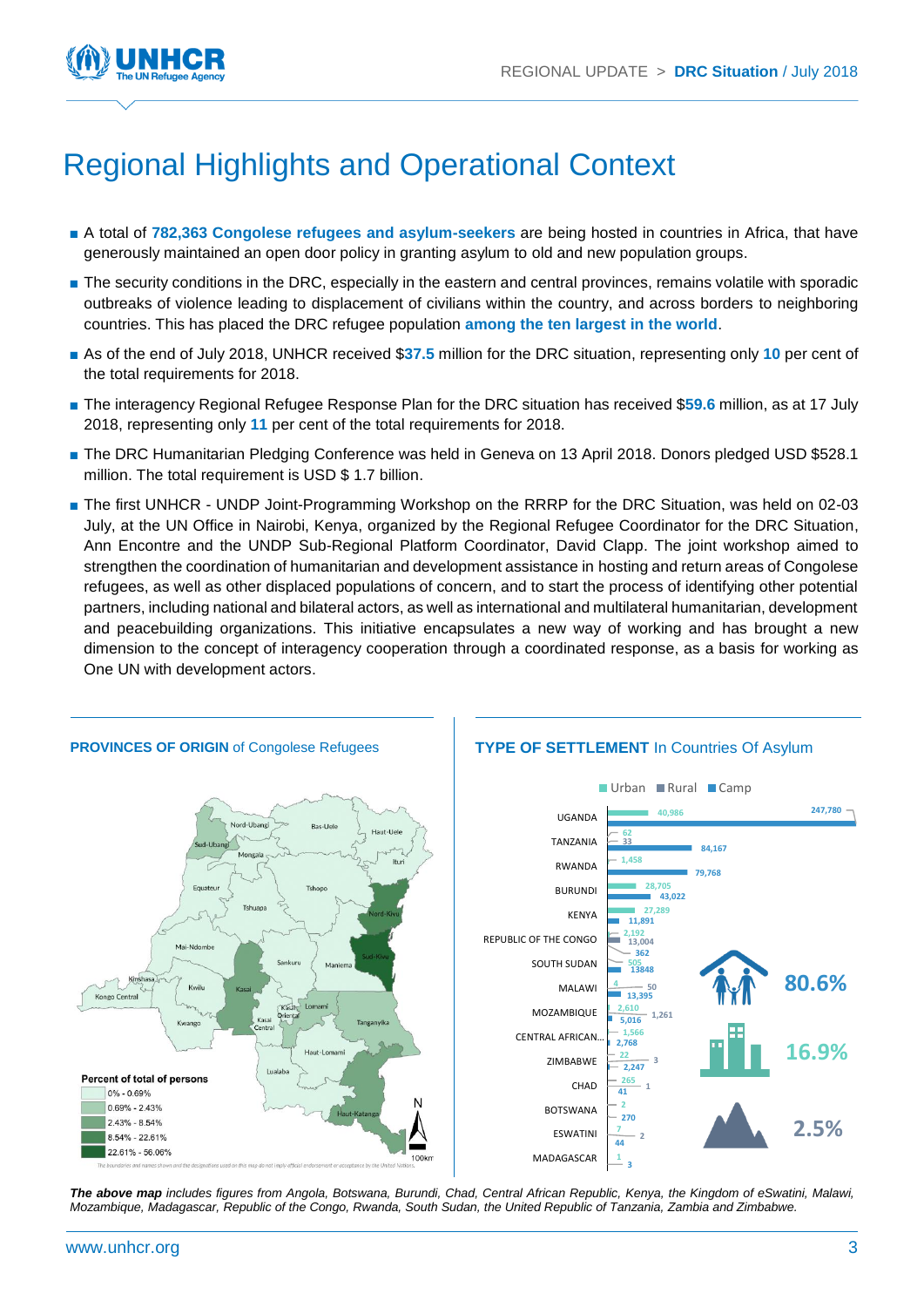

#### **EDUCATION LEVEL OF REFUGEES**  Number Of Persons Per Level **OCCUPATION OF REFUGEES** Number Of Persons By Type Of Occupation 250,558 37,928 30,598 29,484 28,498 28,070 26,226 18,408 18,183  $17,607$  $15,747$  $14.968$  $13,573$  $13,042$ 12,686  $\blacksquare$  8,992 4,631 2,800 1,581 1,404 742 No education 6 years (or Grade 6) 1 year (or Grade 1) 3 years (or Grade 3) 4 years (or Grade 4) 2 years (or Grade 2) 5 years (or Grade 5) 12 years (or Grade 12) Kindergarten 9 years (or Grade 9) 8 years (or Grade 8) 7 years (or Grade 7) Unknown 10 years (or Grade 10) University level 11 years (or Grade 11) 13 years (or Grade 13) Technical or vocational 14 years (or Grade 14) Informal education Post university level 140,060 83,944 67,760 61,748  $42,074$ 32,169 24,509 21,338 12,608 6,595 3,744 1,832 1,531 1,325 1,163 1,044 748 425 387 381 359 347 320 Student No occupation Farmers (crop and vegetable) Subsistence farmers and fishermen Housekeepers (including… Hairdressers, barbers, beauticians… Tailors, dressmakers and hatters Fishermen Business professionals Farm-hands & labourers Religious professionals Salespersons Sales… Dairy and livestock producers Primary education teachers Mixed-corp growers Secondary education teachers Street food vendors General managers (own or small… Bricklayers and stonemasons Sales representatives/ merchant/… Business services agents and… Domestic helpers and cleaners

#### **NUMBER OF PERSONS WITH SPECIFIC NEEDS**  Per Country of Asylum

#### **NUMBER OF PERSONS WITH SPECIFIC NEEDS**  Per Category of Concern





*\* Sexual and Gender Based Violence (SGBV)*

*The above charts include figures from Botswana, Burundi, Central African Republic, Chad, the Kingdom of Eswatini, Kenya, Malawi, Mozambique, Republic of Congo, Rwanda, South Sudan, the United Republic of Tanzania and Zimbabwe.*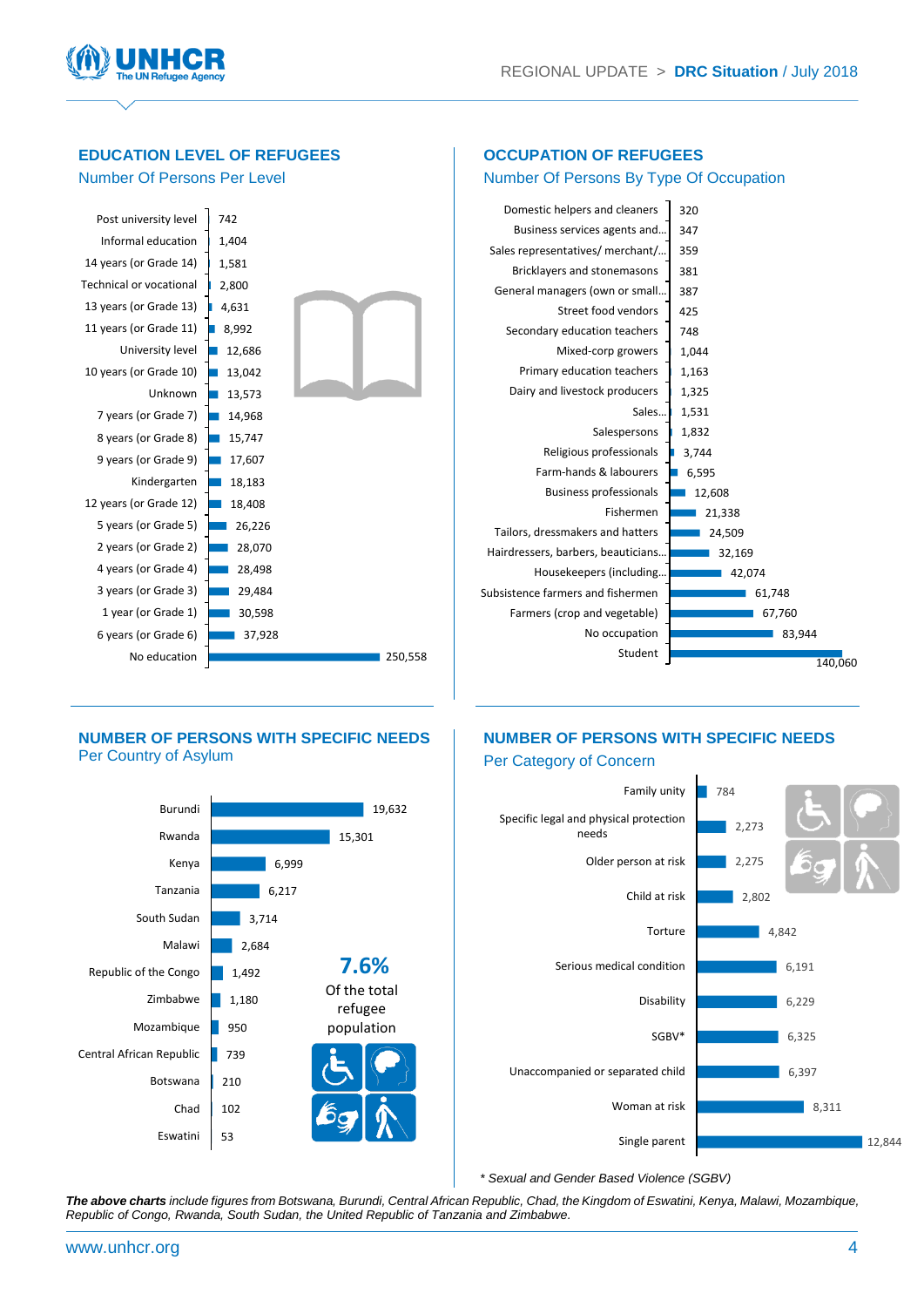

# Achievements during the Reporting Period

# ANGOLA

#### **Latest developments**

A total of 13,707 Congolese refugees and asylum seekers were residing in Lóvua refugee settlement and some 8,800 in urban areas in and around Dundo town, as at 31 July.

#### **Achievements**

- With the support of the Embassy of Spain, a group of four comic performers, clowns, from Clowns Without Borders held performances for over 5,000 children in Luanda and Lunda Norte. This initiative aimed at promoting the use of comedy as a tool to overcome traumas and stimulate social cohesion between refugee and host communities.
- Some 21,706 individuals (5,363 families) participated in the general food distribution.

#### **Challenges**

- Due to a lack of funding, only 40% and 30% of the monthly ration for maize meal and beans, respectively, were provided to refugees in Lóvua and the urban communities.
- Refugees prefer to continue giving birth in Lóvua settlement, instead of using the facilities in local hospitals, due to long distances and discrimination, which refugees believe they face.
- There was an outbreak of chicken pox in Lóvua settlement with more than 200 registered cases. UNHCR and partners conducted information campaigns aimed at stemming the spread of the disease.
- Borehole construction in Lovua has stopped due to a temporary technical issue with the contractor's vehicle and efforts being made to start again the work.

# BURUNDI

#### **Latest developments**

- A total of 81 households of 375 new refugees from the DRC arrived in Burundi, bringing the total number of registered Congolese refugees and asylum seekers to 71,727.
- UNHCR is following up on the immigration services' report that some 76 households of Congolese refugees may have returned to DRC from the Northern and Eastern refugee camps via Rumonge port, south of the Capital Bujumbura. It was also reported that some 33 households living in Rumonge urban community may have returned to DRC via unofficial exit points, according to the local authorities. A verification exercise in refugee camps is underway to verify the number of returnees. As the electoral period draws near, more refugees may seek to return to DRC.
- UNHCR Burundi put in place Ebola preventive mechanisms, including awareness campaign in camps and other refugee communities, training of medical and field staff, and sensitization of refugees on good practice to avoid Ebola. Refugees are also encouraged to avoid trans-border movements to and from the DRC. In this context, and in an effort to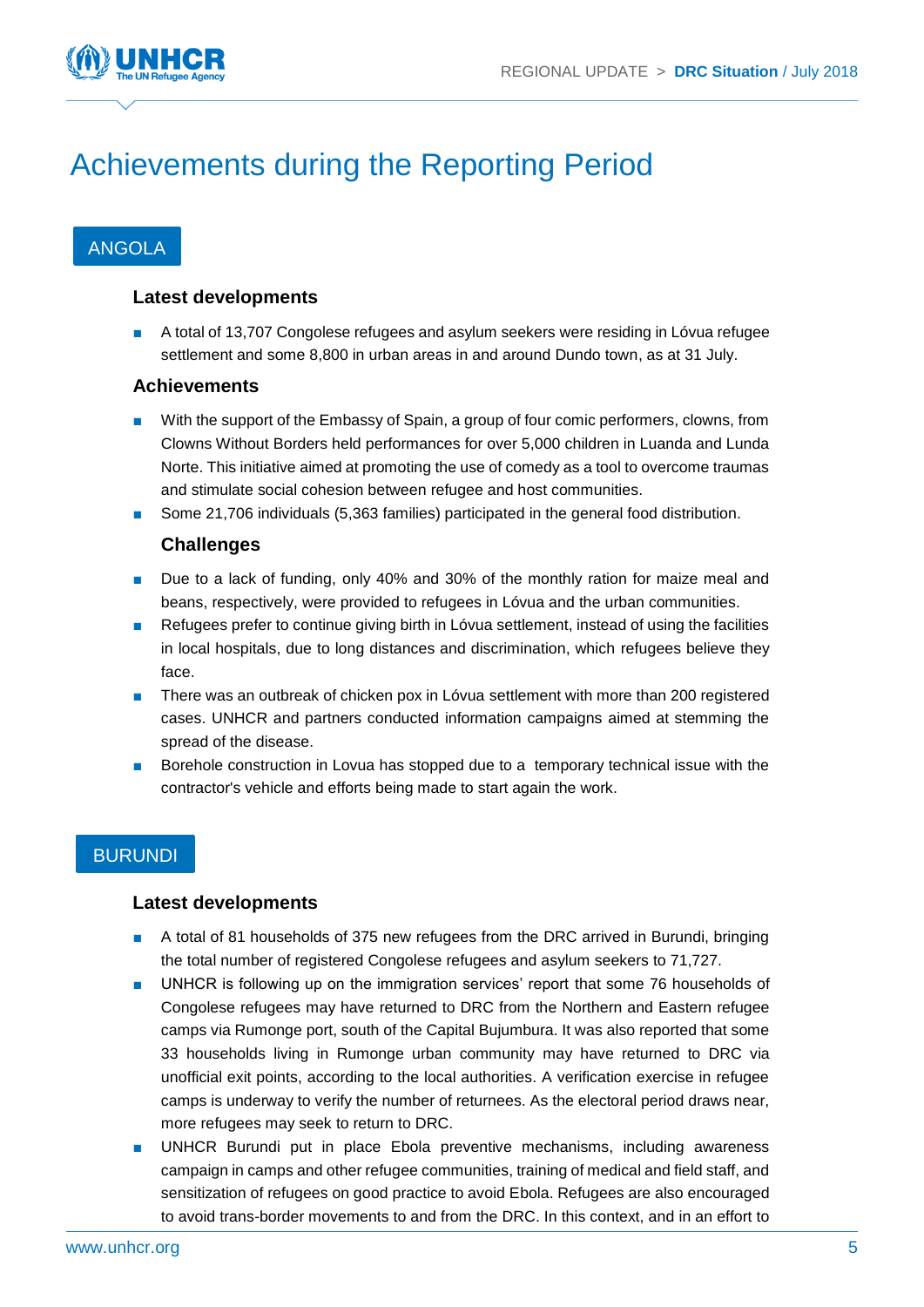

reduce the risks of contamination, the Government of Burundi started closing unofficial exit/entry points across the border with the DRC.

#### **Achievements**

- Another 369 asylum-seekers were granted refugee status. In addition, 479 identity cards, 365 birth certificates, 04 death certificates, 17 wedding certificates, 95 temporary stay permits and 338 registration proofs were issued to asylum seeker and refugees and 1,082 exit camp permits were issued to refugees wishing to go out of the camp.
- Some 98 persons with specific needs (PSN) identified among the Congolese refugee population, including 71 females and 27 males and they were all assisted accordingly.
- A convoy of 37 households of 124 new refugees from the DRC organized from Bujumbura and Cishemere Transit Center, western province of Cibitoke bordering the DRC, to Kavumu refugee camp in the Province of Cankuzo.
- The contingency plan for the DRC refugees was reviewed in anticipation of a potential influx from the DRC and construction works continued in the new refugee camp in Nyankanda, eastern province of Ruyigi.
- Some 1,615 refugees who subscribed to the Village Service Loans Associations (VSLA), including 550 new members were assisted and followed up in July. VSLAs have proven to be a powerful means of economic and social empowerment of refugees and the host population surrounding refugee camps.
- Latrines, shower blocks and improved stoves were built in Kavumu and Bwagiriza refugee camps and solar street lights installation was underway in all refugee camps.
- A total of 417 resettlement cases were submitted in July and 267 Congolese refugees departed for resettlement countries, bringing to 1,791 the number of resettled Congolese refugees from Burundi since the beginning of this year.

# **Challenges**

The operation remains underfunded. This situation has a negative impact on the overall assistance available for refugees, including self-reliance activities and education. There are many overcrowded classes and lack of school materials/manuals, health, and shelters and latrines that need rehabilitation.

# CENTRAL AFRICAN REPUBLIC

#### **Achievements**

- Some 123 long term Congolese refugees, who arrived in Central African Republic from 2001 to 2013, were sensitized for durable solutions, namely local reintegration and voluntary repatriation.
- A total of 46 Congolese refugees, who decided to be locally integrated in Central African Republic, selected and received cash assistance from UNHCR to begin incomegenerating activities and approximately 26 million FCFA invested in their activities.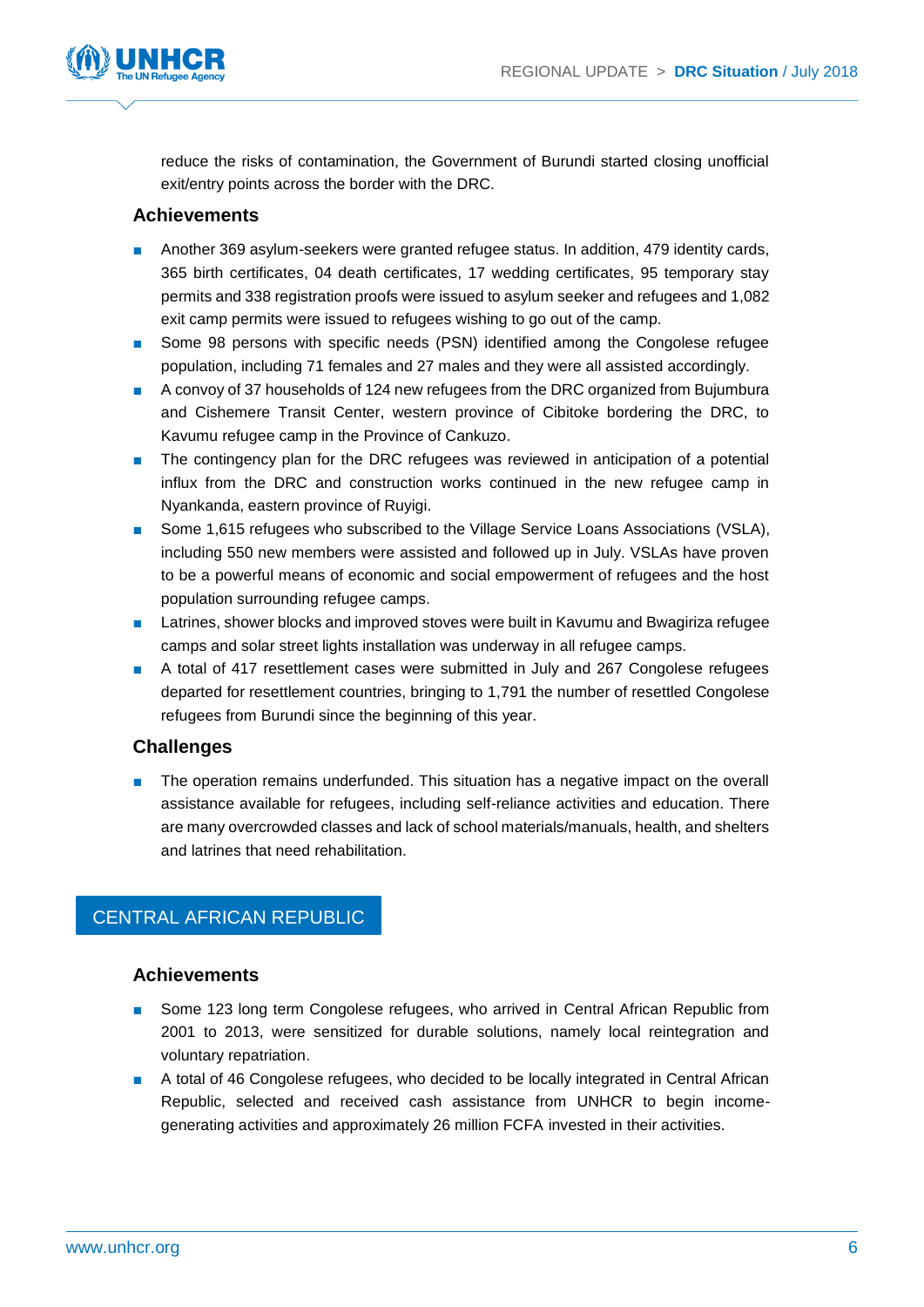

# MALAWI

#### **Latest developments**

In July, the total population of Congolese refugees and asylum seekers stood at 20,910 Individuals, with average of 275 new arrivals per month, between January and June 2018.

#### **Achievements**

- UNHCR's operational partner Welthungerhilfe (WHH) started maintenance work on latrines, bathrooms, the drainage and septic tank at Karonga transit center.
- At Mbilima entry point, WHH drilled a borehole and also continued to provide food to all new arrivals at Karonga transit center.
- In partnership with Jesuit Refugee Service, UNHCR identified a contractor to construct handwashing facilities at Chitipa waystation.
- JRS also started renovation work of an old storage room at Karonga transit centre, to ensure there is at least some space for storage of NFIs in case of an emergency.

#### **Challenges**

- Expansion of shelter facilities remains critical at entry and transit points and in the Dzaleka camp, in case of an emergency.
- Access to health for refugees and asylum seekers needs to be strengthened at both Chitipa and Mbilima reception and Karonga transit center. The Operation intends to source funds to procure motorcycles for emergency cases.
- WASH facilities require improvements to address the needs in Chitipa and Mbilima entry points, as well as at Karonga transit center.
- A proper and more effective system is required to distribute NFIs at Karonga transit center.

# RWANDA

#### **Latest developments**

- A joint Government of Rwanda and UNHCR verification exercise in Nyabiheke refugee camp started on 09 July. There was a 71% completion rate at the end of July.
- From July 23<sup>rd</sup> to 25<sup>th</sup> a training was conducted on Prevention of Sexual Abuse and Gender; participants included Community mobilisers, health promoters, Sexual Gender Based Violence activists, other casual labors from partners and UNHCR; in Mugombwa camp 33 males and 43 females participated; in Kigeme camp 59 males and 58 females participated; in Huye (urban area) where participants were drivers, community mobilisers and security guards, a total of 17 males and 3 females participated.
- The Ministry of Disaster Management and Refugee Affairs (MIDIMAR) called for a meeting on 13 July with refugee leaders to discuss the outcome of the verification exercise in Gihembe, which was completed on 22 June. Refugee leaders were tasked to inform individuals who are not registered that they are not entitled to stay in the camp. MIDIMAR and Immigration authorities will advise them on how to submit individual application for asylum.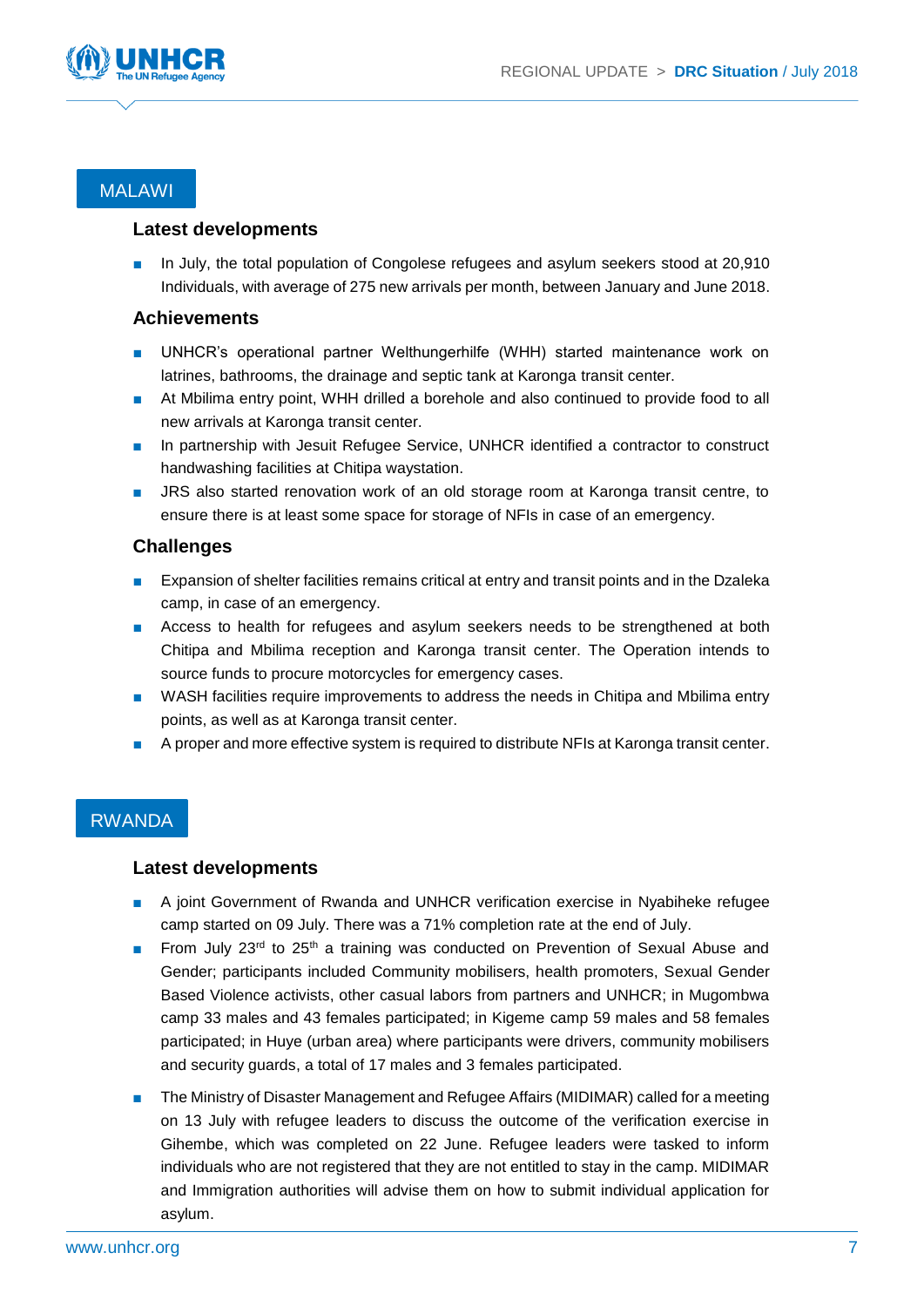

# **Achievements**

- A total of 120 persons were screened during an ongoing screening of non-communicable diseases in Gihembe health center and 12 cases of hypertension were identified.
- The construction of eight early childhood development (ECD) classrooms at Gihembe camp funded by UNHCR was under procurement process. Once the construction is finalized, they will provide ECD access to more than 500 children.
- The construction of eight blocks of latrines was successful in Nyabiheke camp by LDS, the Church of Jesus Christ of Latter Day Saints.
- Shelters were redistributed to refugees with shelter needs following resettlement departures in Gihembe camp.
- An average of 14.8 liters/person/day was provided in Nyabiheke camp.
- The management of severe and moderate malnutrition for children under 5, pregnant and lactating mothers was done in clinics both outside and inside the camp.

#### **Challenges**

- There is a lack of child friendly spaces in Gihembe and Nyabiheve camps.
- Access to healthcare remains a challenge for Congolese students enrolled in secondary, universities, and vocational training centres away from the refugee camps.
- Shelters need to be expanded in order to accommodate the growing population. There is a need for supplementary feeding for refugees with chronic illnesses (excluding diabetics) as well as the elderly in Gihembe and Nyabiheke camps.
- There is a need for an additional 295 shower rooms in Nyabiheke and Gihembe camps.
- Family latrines and showers are needed for 20 persons with disabilities who cannot easily access the communal latrines and showers in Gihembe camp.

# UNITED REPUBLIC OF TANZANIA

#### **Latest developments**

- There were some 84,262 Congolese refugees and asylum seekers in Tanznania, as of July 2018, sheltered in Nyarugusu refugee camp in the Kigoma region.
- On 28 July the Kibirizi reception centre closed and as of the end of July, all entry points and transit centers in the Kigoma Region were closed too.

#### **Achievements**

- A total of 2,026 Congolese refugees departed for resettlement countries, from January to July 2018. Since June 2015, some 19,160 applications have been submitted under the Group Resettlement Programme when Tanzania embarked on a five-year Group Resettlement Programme aimed at resettling approximately 33,000 Congolese refugees to the United States of America.
- The UN Capital Development Fund (UNCDF) completed a pilot project that expanded access to finance for refugees through formation and strengthening savings groups complemented with digital and financial literacy for refugee and host community in Nyarugusu refugee camp, hosting the large majority of refugees from DRC. As part of this program, UNCDF developed with partners such as MICROSAVE, FUNDACIÓN CAPITAL, a tablet and SMS-based financial education applications in both Kirundi and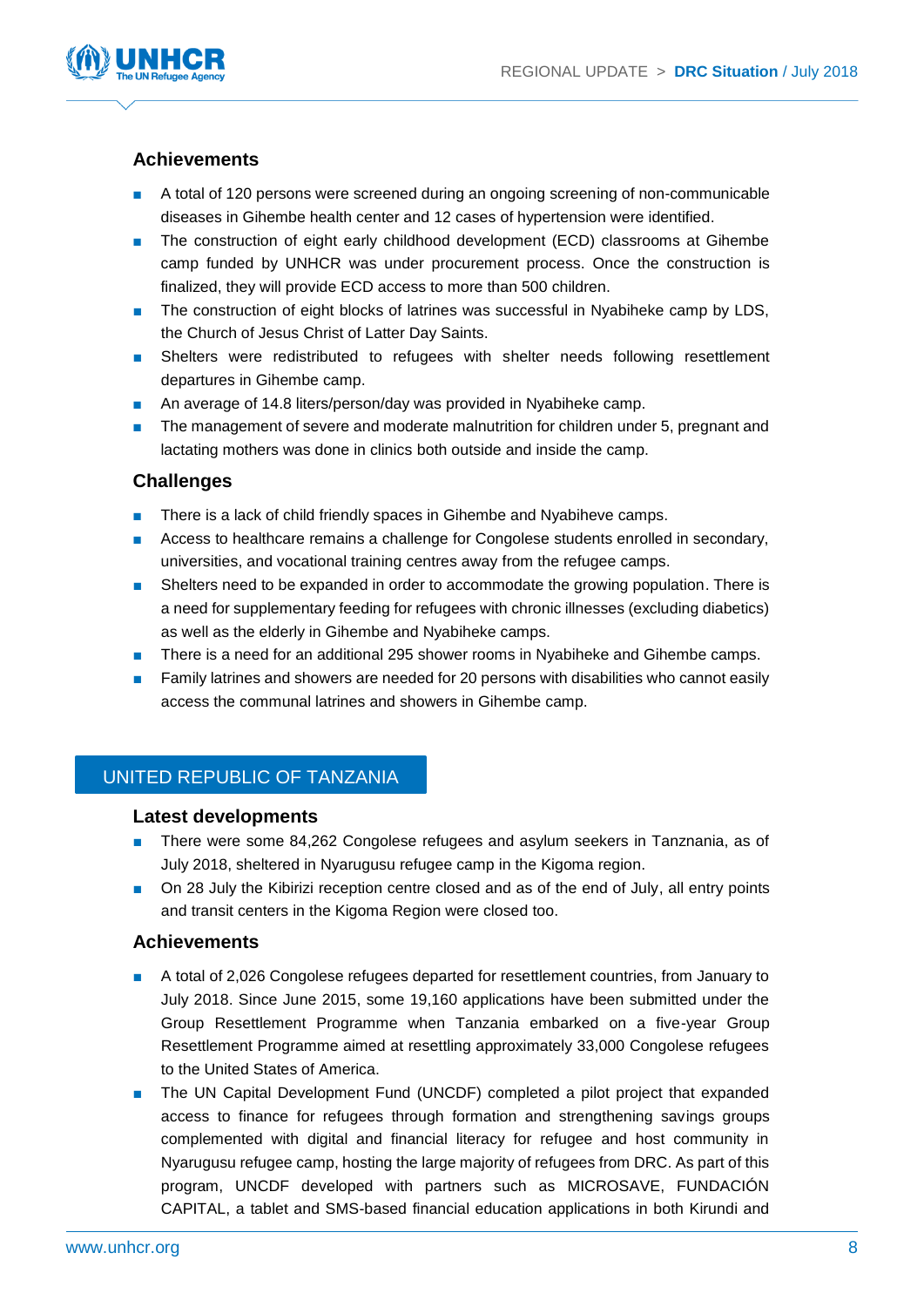

Swahili language to be used in the camp. Phase II of this project was launched on July 2nd and intends to scale up program to Nduta and Mtendeli refugee camps, as well as to the surrounding host communities, with expanded partnerships including among others the Danish Refugee Council and International Refugee Committee. Refugee participation in savings groups and usage of mobile financial services can have a robust and direct impact on livelihoods, and guarantee inclusive social and economic development.

# **Challenges**

The government of Tanzania has taken an increasingly restrictive approach on refugee issues, with direct implications in the asylum environment. UNHCR Tanzania is monitoring the situation and keeps advocating for refugees' rights.

# UGANDA

#### **Latest developments**

The influx from the DRC, which began in Mid-December 2017, continued through July 2018, following inter-ethnic violence in Ituri and North Kivu. A total of 7,434 refugees from DRC entered Uganda in July through the border entry points of Kisoro and Matanda.

#### **Achievements**

- Between 3-5 July, refugees from the Kyangwali settlement held their first Refugee Eligibility Committee (REC) session of 2018, led by the OPM Principal Protection Officer. A total of 1,336 households (3,866 individuals), were booked to face the REC. Preliminary results indicated that close to 1,135 households (3,166 individuals) were interviewed by the team, with a provisional refugee acceptance rate of 97 per cent, the majority of whom were of Congolese origin.
- On 12 July, a joint monitoring exercise was conducted in Kyangwali, by a technical team from UNHCR, OPM, HDLG, African Initiatives for Relief and Development (AIRD), Humanitarian Initiative Just Relief Aid (HIJRA), Action Africa Help Uganda (AAHU) and NRC. The objective was to inspect the status of all partners' ongoing construction projects, such as roadworks, WASH infrastructure (e.g. septic tanks) and communal facilities (e.g. communal shelters in the reception centre). Defects were recorded, and recommendations were made as to how to facilitate retention payments (where applicable) and, for practical completion, the final payment to the contractor.
- In Kyangwali, AIRD completed the construction of a protection screening shelter, in Maratatu, while construction works continued at the medical screening shelter, in Mukunyu.
- In Kisoro, UNHCR was able to increase food security and the timely serving of hot meals by building 04 additional eco-stoves, increasing the total number to 08, with a capacity to cook for 2,000 refugees.
- In Kyaka II, in order to provide health services to the increasing number of refugees in the settlement, two health outposts were constructed in Itambabiniga and Bukere zones.
- In Nakivale, 11 newly constructed PSN shelters were handed over to HIJRA in a joint exercise by OPM, UNHCR and AIRD.
- In Rwamwanja, UNHCR constructed a health centre for outpatients, in the host community of Bisozi Sub County. The construction which was handed over to the Local Government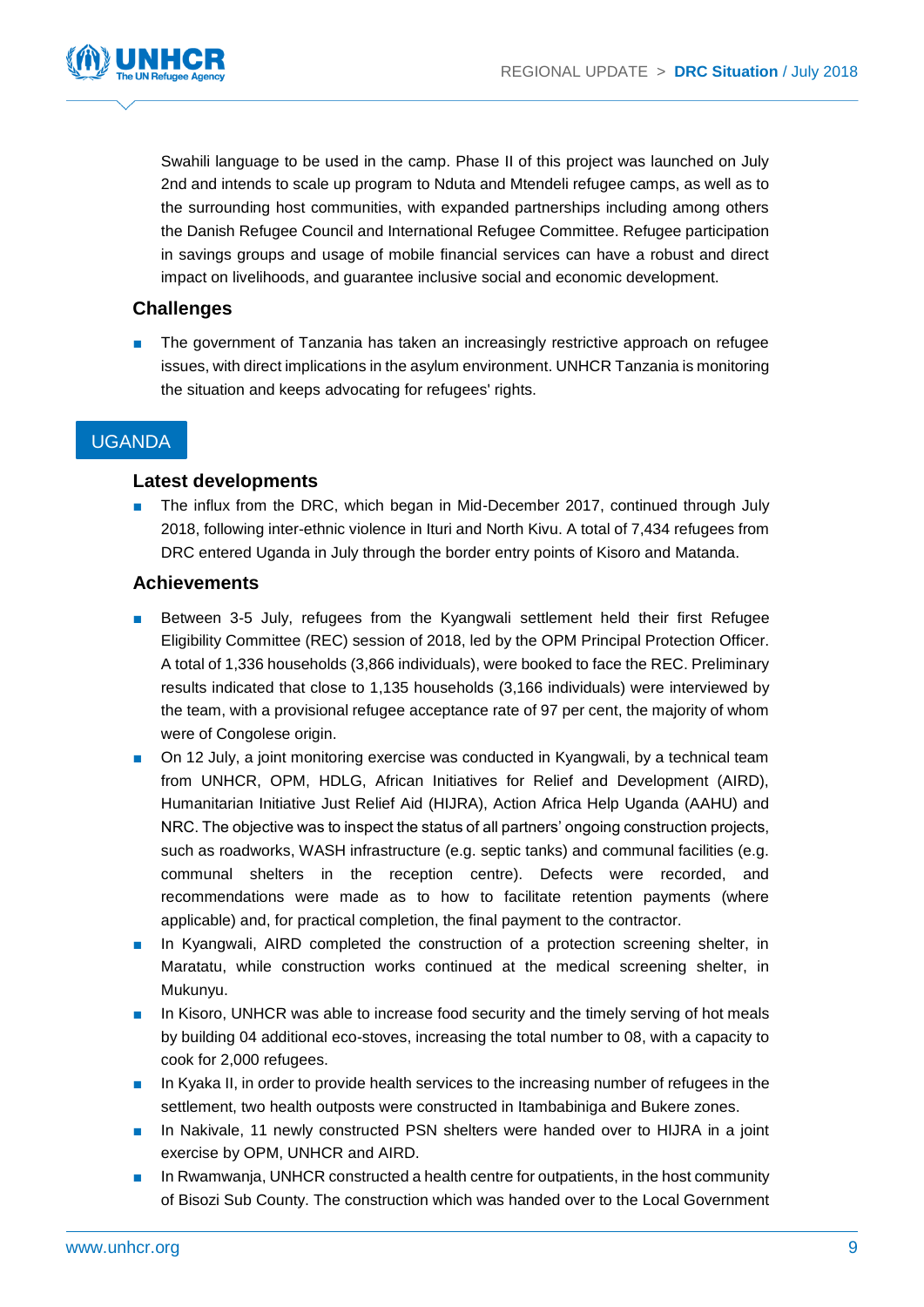

on 24 July, aimed at facilitating access to primary care for approximately 10,000 individuals, both refugees and host communities.

- The Japan International Cooperation Agency's Promotion of Rice Development (JICA-PRiDe) project conducted a Training of Trainers on rice production for 30 refugees and host community members from Rwamwanja and Kyaka II. The training, which was held in Namulonge, is in line with the Memorandum of Cooperation between UNHCR and JICA, aiming at building the extension capacity in refugee hosting districts as a strategy for increasing production of New Rice for Africa 4(NERICA 4), to achieve increased incomes.
- Google Mission from Regional Representative Assignment of Community Technology Access (CTA) connectivity infrastructure visited Rwamwanja, Kyaka II and Nakivale settlements to access the existing ICT facilities that will enhance the launching of Kolibre Learning Platform, funded by Google.org Foundation. The mission visited the youth centres and vocational training centres at the settlements.

#### **Challenges**

- In Kyaka II, a significant delay in replenishing the stock of plastic sheeting resulted in thousands of refugees staying much longer than 03 days in the Nyakabande and Matanda transit centres, as well as Kyaka II's reception centre. Refugee relocations to shelter plots within the settlement were halted, without the ability to provide this crucial shelter kit material. 4000 plastic sheets from Palorinya have since been sent to Kyaka II to clear this backlog in the communal temporary shelters.
- There was a delay in the construction progress of new classroom blocks in four primary schools (Kaborogota, Byabakora, Mukondo and Kakoni) due to financial constraints.
- New arrivals to Kyaka II are to be received in Bwiriza and a 5km access road to this zone is urgently required before the plot allocation process can take place efficiently.
- In Kyangwali, the plots being allocated to new arrivals are too small to allow families to establish agricultural activities. OPM has informed UNHCR that they will provide separate plots, in the future, for agriculture to these households.
- The newly built health centre for Bisozi Sub County, Rwamwania, needs furniture such as beds, tables and chairs, as well as some medical equipment, in order to become operational.

# **ZAMBIA**

#### **Latest developments**

- UNHCR continued to undertake border monitoring missions, with findings indicating that Congolese refugees have continued to cross into Zambia from the Democratic Republic of the Congo (DRC), albeit, in very small numbers. During the month of July, 259 Congolese new arrivals were received in Zambia through different entry points, bringing the cumulative total of new arrivals since January 2017 to 21,372.
- As of 31 July, Zambia hosted some 41,888 Congolese refugees and asylum seekers, of which 4,912 persons with specific needs.
- Some 10,460 Congolese refugees were residing in the Mantapala refugee settlement, alongside local host communities, following their relocation from Kenani transit centre in June.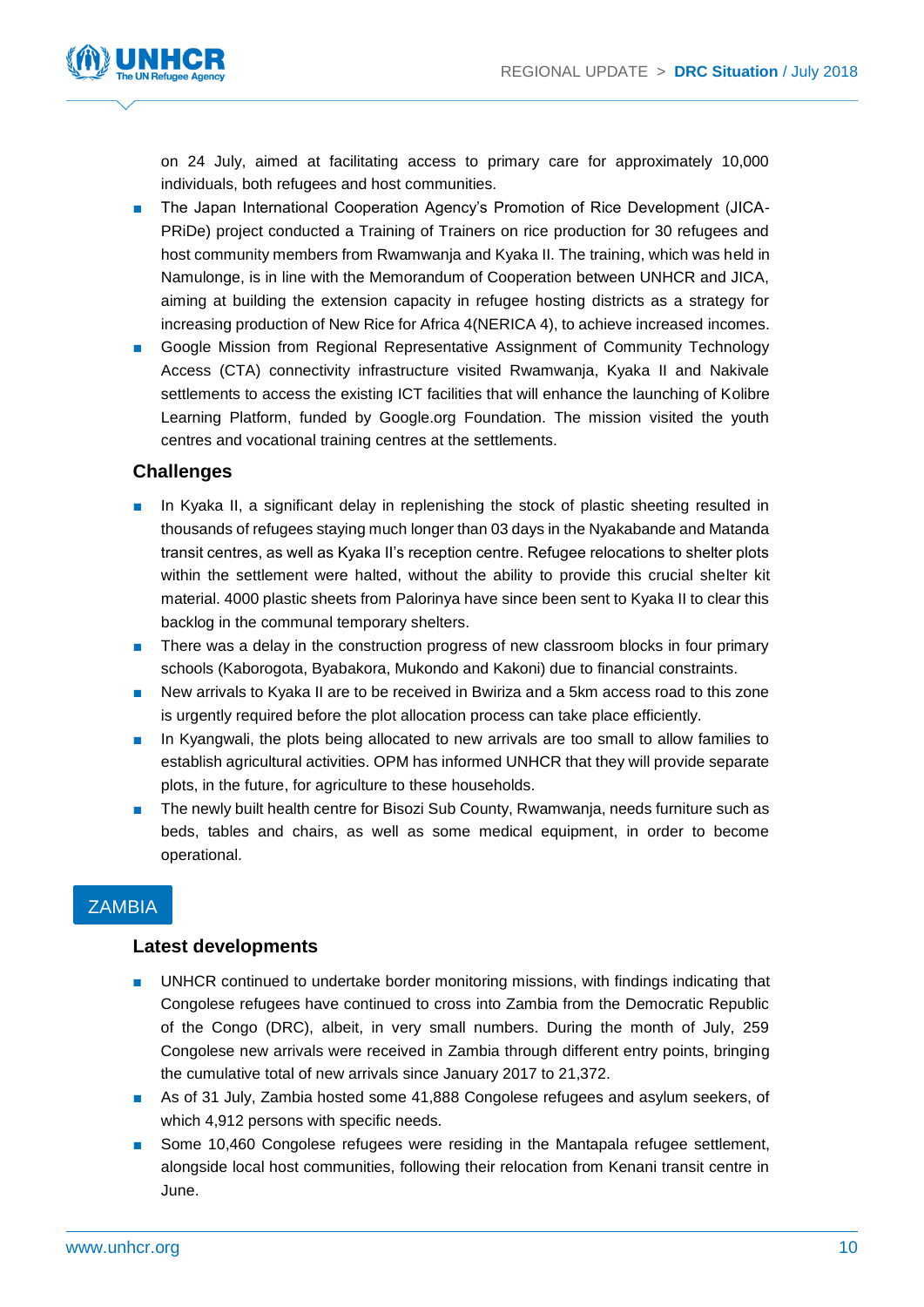

#### **Achievements**

- The biometric registration of new Congolese refugees, mainly in the Northern Province and Lusaka Province, continued, as well as their individual refugee status determination and relocation to Meheba or Mayukwayukwa refugee settlements, after refugee status was granted. Despite limited reception capacity, especially in Meheba refugee settlement and in Lusaka, the new arrivals were provided with food, shelter and health services while awaiting status and land allocation in the settlement.
- Community sub-committees including livelihoods, SGBV, community watch group, and child protection were set up to enhance all-round protection services in Mantapala refugee settlement. As a result, some 248 (103 males and 145 females) SBGV survivors received psychosocial counselling services. Additionally, some 25 volunteers were trained to monitor unaccompanied and separated minors. Each trained volunteer was allocated nine children to monitor and provide child support.
- Mapping of potential farm land in phase two of Mantapala refugee settlement was completed. A total of 300 selected farming households received farming tools comprising of hoes, rakes and watering cans. An additional 120 households were shortlisted for backyard gardening and livestock rearing support in the settlement.
- UNHCR continued to advance on preparedness activities and discussions, as part of the contingency planning, especially with regards to coordination and scoping actions that bear no cost implications at this point, given the difficulty financial situation of most stakeholders and partners.

#### **Challenges**

- Limited funding has continued to be a major challenge, negatively affecting the implementation of various sectors, such as provision of livelihood activities, especially to youths, access to education and health.
- Despite the localised launch of the Zambia chapter of the DRC RRRP, partners and stakeholders have been unable to generate additional resources. Therefore, with limited funding and as CERF funds coming to an end, most of the partners, will be compelled to cease operations in the northern operation by end of August 2018. One of the main sectors that will be negatively impacted will be health sector.
- The poor road network in areas of operation and within refugee settlements is one of the major challenge hampering the response activities. The lack of funding to improve this crucial aspect in the foreseeable future will continue to dramatically challenge access to new arrivals, to refugee sites and to basic services for refugees settled in the sites.
- The absence of network and connectivity in most parts of the settlement results in operational delays and additional activities for refugees, as well as the absence of access to energy and in particular lighting, increases the risk of SGBV incidents in the settlements.

#### **ZIMBABWE**

#### **Latest developments**

■ A total of 76 new arrivals from DRC into Zimbabwe were recorded during July, bringing the total number of Congolese refugees and asylum seekers to 9,476.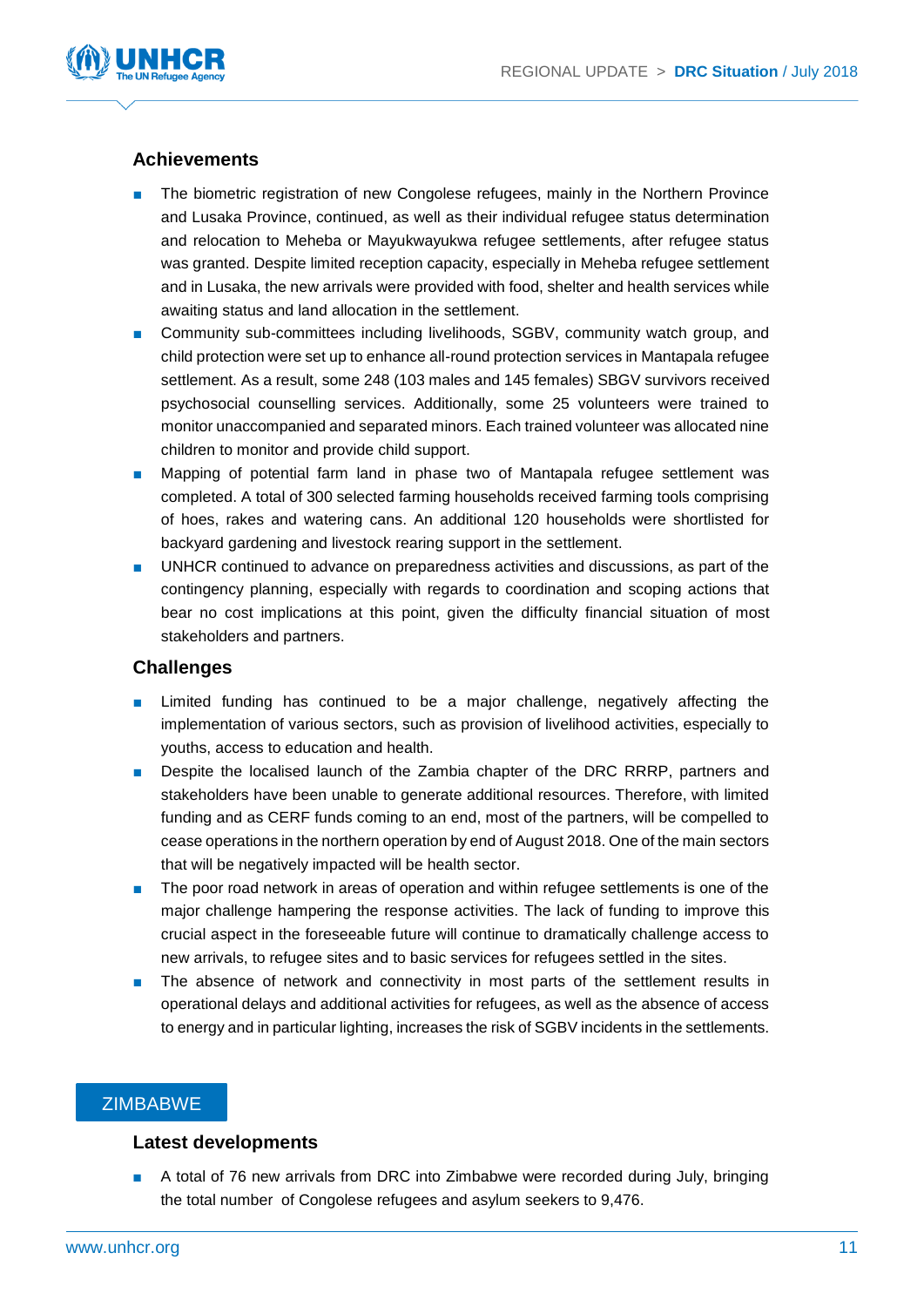

■ Some 8,903 persons of the total Congolese population in the country, were residing in Tongogara Refugee camp, located in Chipinge district, and about 467 Congolese were living in urban areas, mainly in Harare, the capital of Zimbabwe.

#### **Achievements**

■ Resettlement applications of four Congolese refugees were successfully accepted by the United States of America.

#### **Challenges**

■ Due to funding limitations, UNHCR cannot effectively respond to shelter needs of new arrivals.